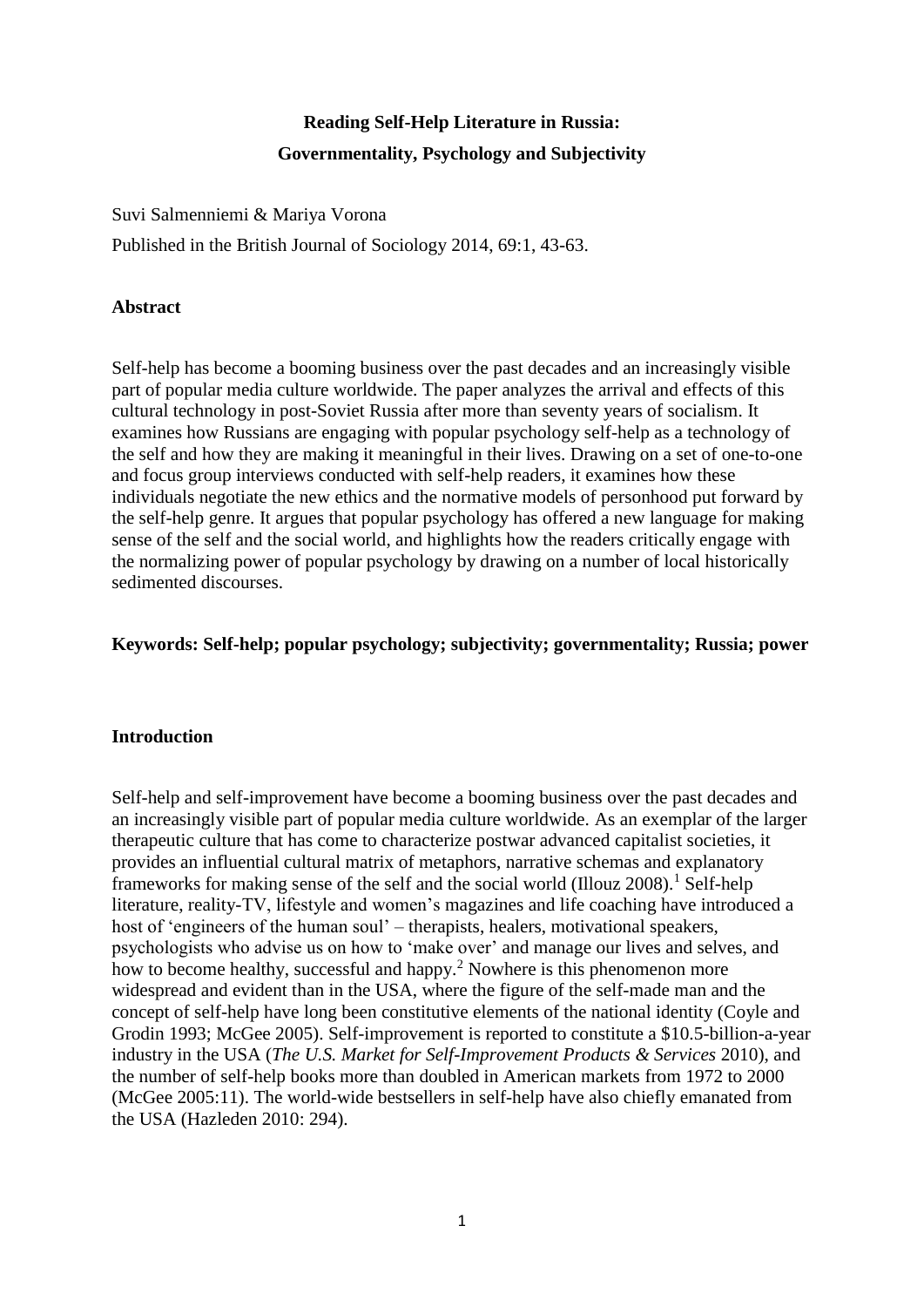While existing studies on self-help have predominately focused on advanced liberal societies and in particular the American context, this paper examines what is happening as this cultural technology arrives in post-Soviet Russia, after more than seventy years of state socialism. With the lifting of censorship and the privatization of the publishing industry following the Soviet Union's demise, cultural production in Russia shifted from a didactic and highbrow model characteristic of the Soviet era towards a market-driven and entertainment-centred one. New genres gained ground and cultural practices that existed underground in Soviet society, such as the occult, the paranormal and magic, surfaced and became commercialized (Lindquist 2006). Popular psychology self-help was among the new genres proliferating in the post-Soviet media landscape. It enjoys significant popularity in today's Russia, which is evidenced by the huge amount of self-help books on offer.<sup>3</sup>

This paper analyses how Russians are engaging with popular psychology self-help as a technology of the self (Foucault 1988), and how they are rendering it meaningful in their lives. Drawing on a set of one-to-one and focus group interviews conducted with self-help readers, it examines the ways in which the readers position themselves and negotiate the new ethics<sup>4</sup> as well as the normative models of personhood, a certain 'regime of the self' (Rose 1998), put forward by the popular psychological discourse. 5 In addressing this question, the paper takes the following format. It first discusses previous scholarship on self-help and the therapeutic culture and identifies three lacunae, which it will later address. It then offers a brief historical overview of self-fashioning practices in the Soviet Union. Following that, the paper examines, first, how popular psychological discourse has problematized the self and social relations in a new way, casting them as objects of psychological inquiry and intervention, and second, how readers are critically engaging and negotiating the new 'ethical truths' and normative models produced by the self-help literature.

#### **Researching self-help**

The existing scholarship on popular psychology has mainly focused on self-help literature and we can identify two strands within this body of work. First are studies devoted to the empirical analysis of self-help manuals; these have examined, among other things, the history of this genre in the US (Woodstock 2005; McGee 2005; Ehrenreich 2009), representations of gender in relationship manuals (Hochschield 1994; Crawford 2004; Hazleden 2011), generic conventions and techniques of persuasion (Woodstock 2006; Hazleden 2010), and the selfhelp genre's relationships with larger economic and political formations and shifts (McGee 2005; Ehrenreich 2009; Hochschild 1994). A number of studies have adopted a Foucauldian framework and have detailed the ways in which self-help literature exercises power by normalizing certain understandings of selfhood and the social world, and how it attempts to transform the reader's personhood through the production of 'ethical truths' (e.g. Rimke 2000; Hazleden 2003, 2004; see also Rose 1998).

Second, there is a long-standing cultural critique of self-help informed by a *Zeitdiagnose* of the nature of (late) modernity (see e.g. Rieff 1966; Lasch 1979; Furedi 2004). This body of scholarship is not grounded on a detailed empirical analysis of self-help, but rather approaches it as a quintessential element of the therapeutic culture, which is taken to epitomize various ills of 'our times': the promotion of an individualist ethos, lack of commitment to social institutions, increasing preoccupation with the self, and the promotion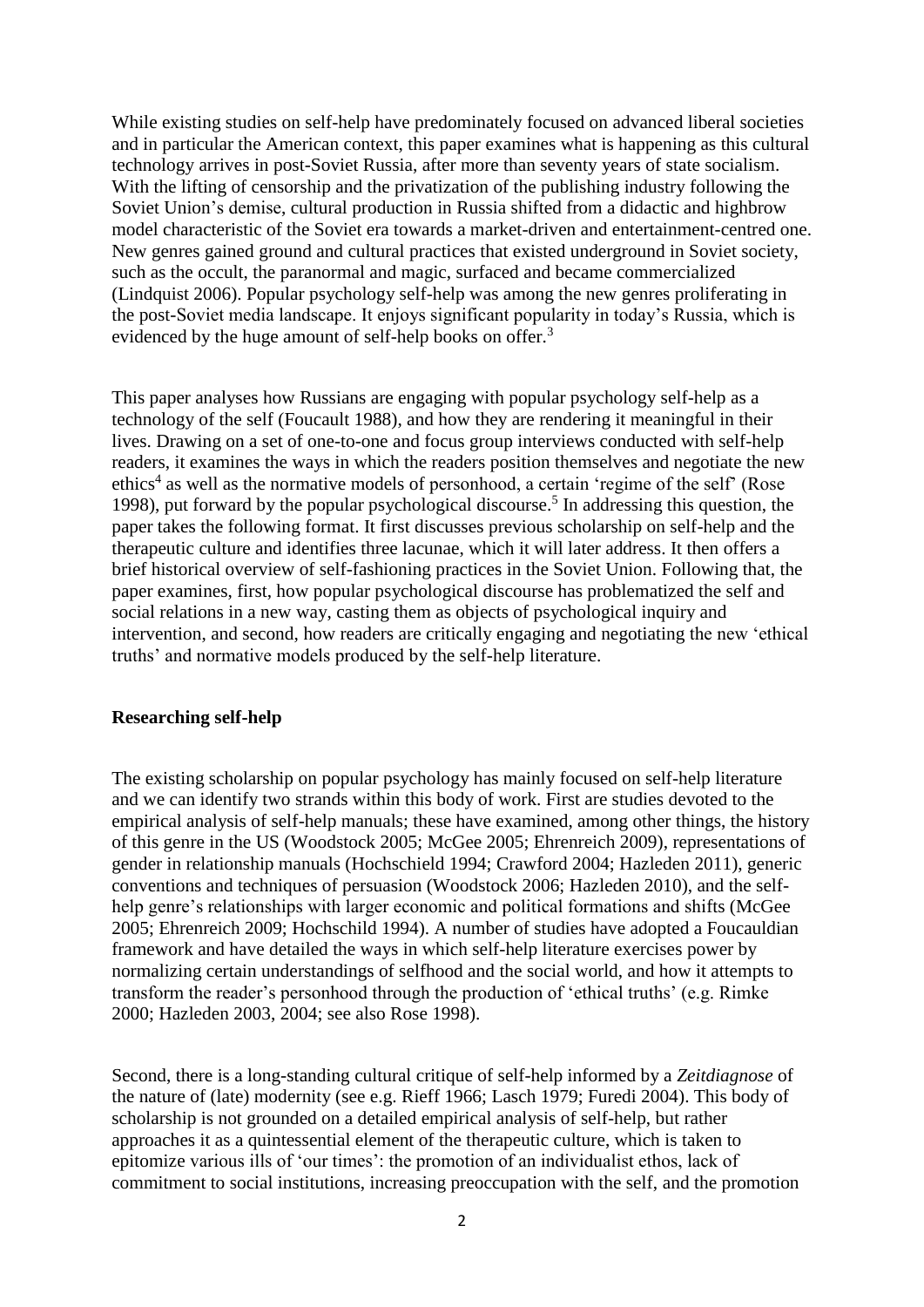of self-reliance, which leads to a withdrawal from the political domain and deflects a collective protest against structural inequalities (for a succinct review of this criticism, see Illouz 2008; Lichterman 1992). Anthony Giddens' diagnostic analyses of reflexive modernity are an exception to these otherwise quite pessimistic assessments of the therapeutic culture. He views self-help manuals as 'texts of our time' (Giddens 1992: 64) which constitute important resources for the reflexive projects of the self. In his view, self-help and other therapeutic works have an emancipatory potential, as 'they point towards changes that might release individuals from influences which block their autonomous development' (1992: 64).

This paper contributes to this existing scholarship on self-help in three ways. First, it extends the scope of the analysis from advanced liberal societies to contemporary Russia, thus highlighting how popular psychological power/knowledge operates and shapes subjectivities in a post-socialist society. Although selfhood and subjectivity have recently emerged as a key lens for understanding social and cultural change in Russia (see e.g. Rivkin-Fish 2005; Zigon 2011; Lindquist 2006), popular psychological knowledge has so far attracted only little attention (for the few exceptions, see Matza 2009 and 2010; Salmenniemi 2010 and 2012b). Second, unlike previous scholarship, which has predominantly focused on self-help literature, this paper addresses how readers engage with this genre. Self-help consumption has, as a whole, been studied surprisingly little. The few existing studies have all been conducted among US readers, mostly women (see Lichterman 1992; Grodin 1991; Simonds 1992). By analysing readers' engagement with this literary genre the paper helps to highlight the reasons for its increasing popularity in contemporary societies.

The third contribution the paper makes is related to scholarship on governmentality. Informed by a Foucauldian framework, we understand popular psychology as a form of governmentality, i.e. as an encounter between the technologies of domination of others and those of the self (Foucault 1994: 225). Popular psychology governs by encouraging us to shape our ways of being, feeling and acting towards particular normative goals in order to become particular types of subjects, and thus normalizes certain understandings of the self and social relations. The dominant focus in governmentality studies has been on disentangling the strategies, techniques and procedures of government deployed by institutions, while the perspective of those *subject to* governmentality techniques has been largely neglected.

The paper addresses this lacuna in governmentality studies by unraveling self-help readers' ways of negotiating the normalizing power of self-help. Eva Illouz (2008: 4), drawing on Philippe Corcuff's work, has recently criticized governmentality as a 'bulldozer concept' which tends to flatten the complexity of the social and produce overly homogenizing interpretations. In line with this critique, we aim here to produce a context-sensitive analysis of the uses and effects of popular psychological knowledge, with particular attention devoted to analysing readers' agency. In order to do this, we draw on the perspective of positioning developed by Davies and Harre. This theoretical and methodological perspective recognizes the constitutive force of discursive practices, that is, how people are positioned through these practices, how these practices demarcate and constrain the grid of intelligibility (what is sayable and thinkable in a particular historical moment) and how subjectivity is generated through the learning and using of these practices. However, the perspective of positioning at the same time acknowledges that there is room for critical reflection and agency in exercising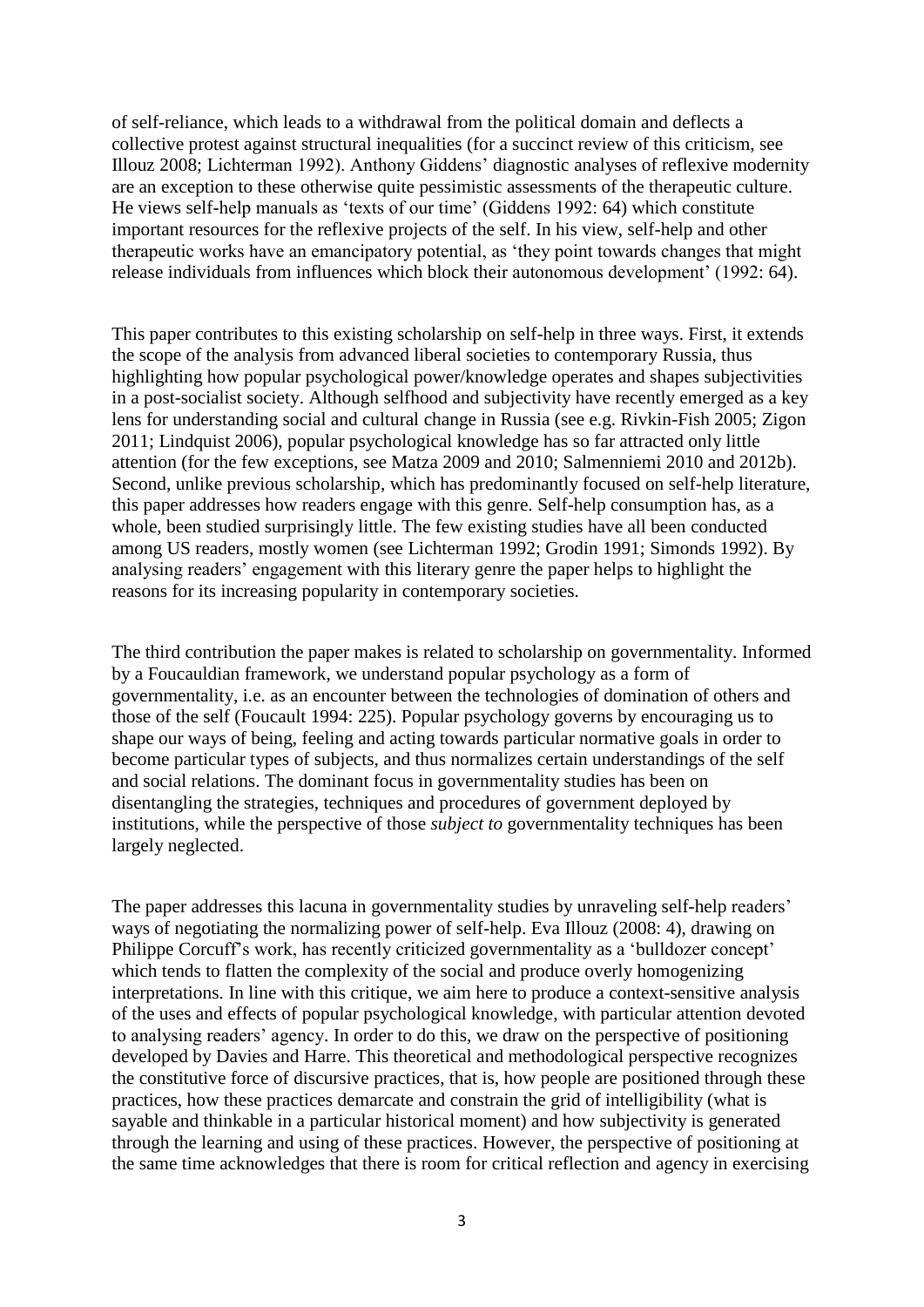choice in relation to discursive practices and in negotiating new positions. (Davies and Harre 1990.)

## **Self-fashioning in Soviet society**

Unlike in postwar western societies, where the therapeutic discourse gained ascendancy as the dominant symbolic framework for making sense of selfhood (Rose 1998; Illouz 2008), 'psy' knowledges occupied a relatively marginal position in the Soviet Union. Psychoanalysis flourished in Russia during the first decades of the twentieth century, but it was suppressed during the 1930s (Etkind 1997) and psychiatry was partly harnessed for disciplining dissenting voices in Soviet society.

In late Soviet society psychotherapeutic practices nevertheless began slowly developing and some conceptual ideas from psychoanalysis were adopted (Lauterbach 1984, quoted in Matza 2010: 114). Psy knowledges were not, however, popularized in the same way as they were in post-war Western societies. Biomedical and physiological discourses as well as pedagogical discourse, partly rooted in psychological models but emphasizing correct (political) socialization, constituted the dominant conceptual languages for understanding selfhood in Soviet society (for more details, see Matza 2010).

Despite the marginal role of psy knowledges, self-improvement was nevertheless a key element of the Communist project, which aimed at engendering an entirely new kind subject, the 'New Soviet Man'.<sup>6</sup> This New Man was to be characterized by a heightened consciousness and a sense of social duty, sacrifice for the common good, and self-mastery. In the cultivation of this regulative ideal, techniques of governmentality played an important role, particularly advice manuals and individual self-training regimes (*samovospitanie*), which proliferated significantly during late Soviet years (see Kelly 2001; Kharkhordin 1999). This was connected with a shift in the rationality of government. The punitive modality of power characteristic of the Stalin era gradually gave way to an increasing emphasis on governing through guidance and establishing a 'self-regulating society' which 'would correct erring citizens and prevent crimes rather than punish those that have already occurred' (Kharkhordin 1999: 298). For example, during the 1970s the state began providing pre- and post-marital counselling services and the number of titles and categories of advice literature greatly expanded, especially in the area of inter-personal relationships, the family and private life (Kelly 2001: 317, 332–33). Print material, in general, came to occupy an increasingly pivotal position in cultivating Soviet subjects, signalling a 'new emphasis on the independent acquisition of knowledge, on self-help, rather than on education by collective means' (2001: 320). Self-training literature was also among these bourgeoning genres in the late socialist period. The ultimate *telos* of self-training was sacrifice for the common good and self-control through strengthening the will. These virtues were to be developed through the techniques of individual self-criticism, hero identification and devising a personal development programme. (Kharkhordin 1999: 237–47.)

Perhaps counter-intuitively, these Soviet techniques and understandings of the self share certain affinities with those circulating today in both Western and Russian popular psychology books. Both Soviet and contemporary discourses call for incessant work on the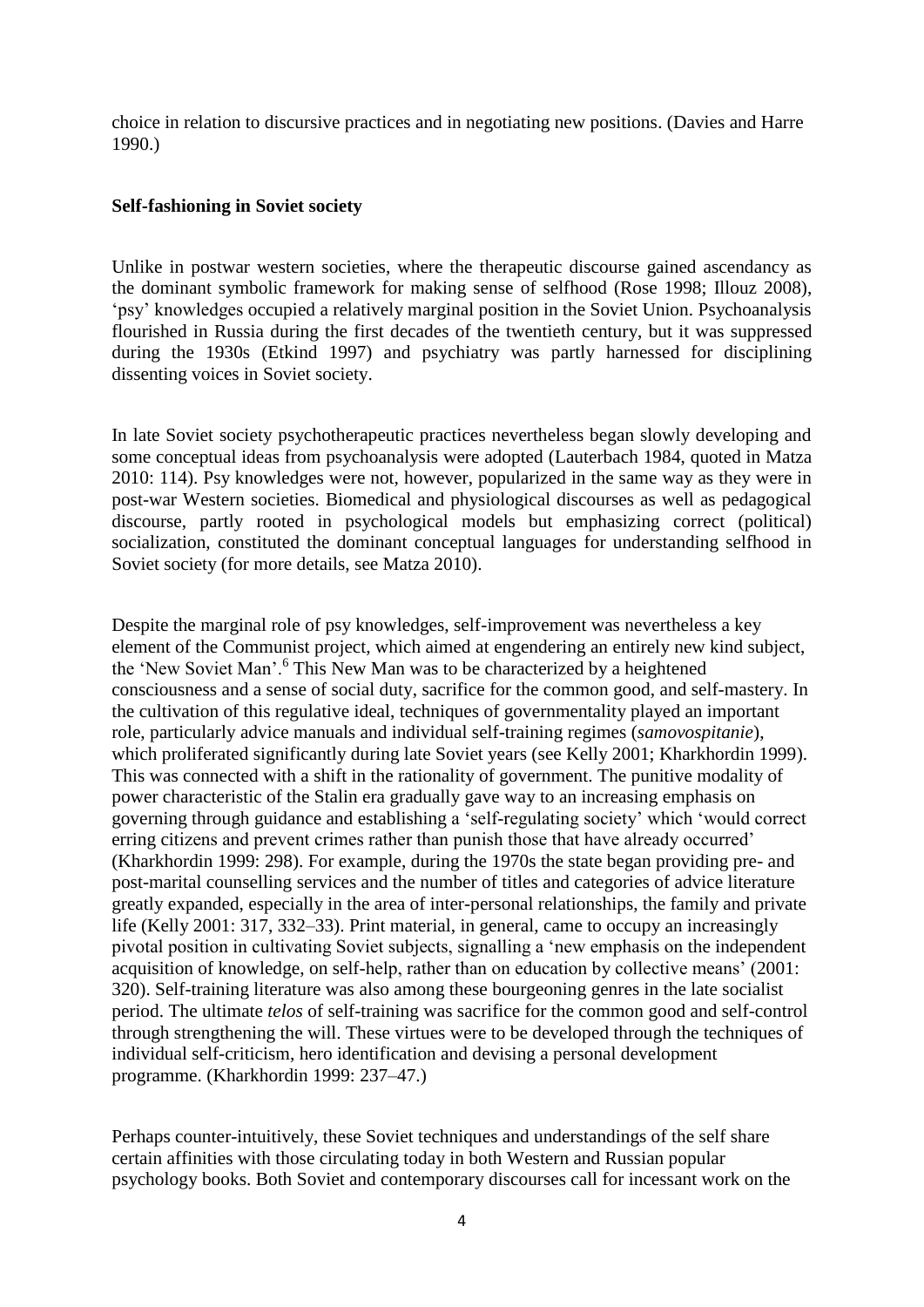self and constant self-monitoring and self-evaluation, emphasize a rational and methodical manner of planning of one's activities, and encourage a careful management of emotions. However, a significant difference is that in Soviet society the work on the self was to be performed for the common good – self-improvement was to support the building of communism –while in the contemporary self-help discourse the *telos* is primarily to gain personal happiness and success. Due to the centrality of the collectivist ideology, self-training was met with some degree of uneasiness in Soviet society. It was suspected that self-training could potentially lapse into 'fruitless self-rummaging' (*samokopanie*), which was viewed as characteristic of bourgeois 'reactionary-idealist psychology'. In Soviet society, self-training was not supposed to be practiced for its own sake, but rather should manifest itself in concrete actions and deeds. (Kharkhordin 1999: 253–55.)

### **Inventing psychological problems**

Despite the certain affinities in the techniques and understandings of the self between Soviet and Western frameworks discussed above, the self-help readers we interviewed conceived of contemporary popular psychology as a fundamentally new system of knowledge brought about by the social transformation. They symbolically associated it with the West and, to a lesser degree, with the East (e.g. Zen Buddhism and feng shui). The overwhelming majority of them said they had not encountered psychological knowledge during the Soviet years and did not mention Soviet advice manuals or self-training in this context. The interviewees described psychology in the Soviet Union as having been confined only to professional circles and as something that 'was not for the common people', as one interviewee noted.

Only a few interviewees had some experience of psychology during the Soviet era. They had either read books by the well-known Soviet psychologist Vladimir Levi, one of the very few writing about psychological issues for the general public, or had been trained as psychologists. For example, 55-year-old Grigorii received psychology education in Moscow and had participated during his student years in a number of psychological *tusovki<sup>7</sup>* , 'personal growth groups' (*gruppy lichnostogo rosta*), as he called them. These groups had experimented with sex therapy, hypnosis and psychotherapy and applied ideas from both domestic and foreign psychological literature. As Grigorii put it, 'at that time, it wasn't possible to conduct psychotherapy. There were no schools, no social support, it was all about personal initiatives, personal inventions'. Such *tusovki* served as hubs of professional and personal self-realization within the nooks and crannies of ideological regulation.

The first experience of popular psychology for the overwhelming majority of our interviewees had been Dale Carnegie's classical self-help book *How to Win Friends and Influence People* (originally published in 1937), which went through 68 editions in Russian from 1989 to 1997 (Kelly 2001: 371). The readers recalled how reading Carnegie had been a 'real fashion' – to such an extent that 'every self-respecting citizen apparently had to read Carnegie', as one interviewee remarked. Popular psychology content also began circulating through other mass media outlets. 43-year-old Varvara recalled how she first encountered Carnegie's ideas in a youth magazine during the last years of the Soviet Union and discovered popular psychology as a new form of knowledge: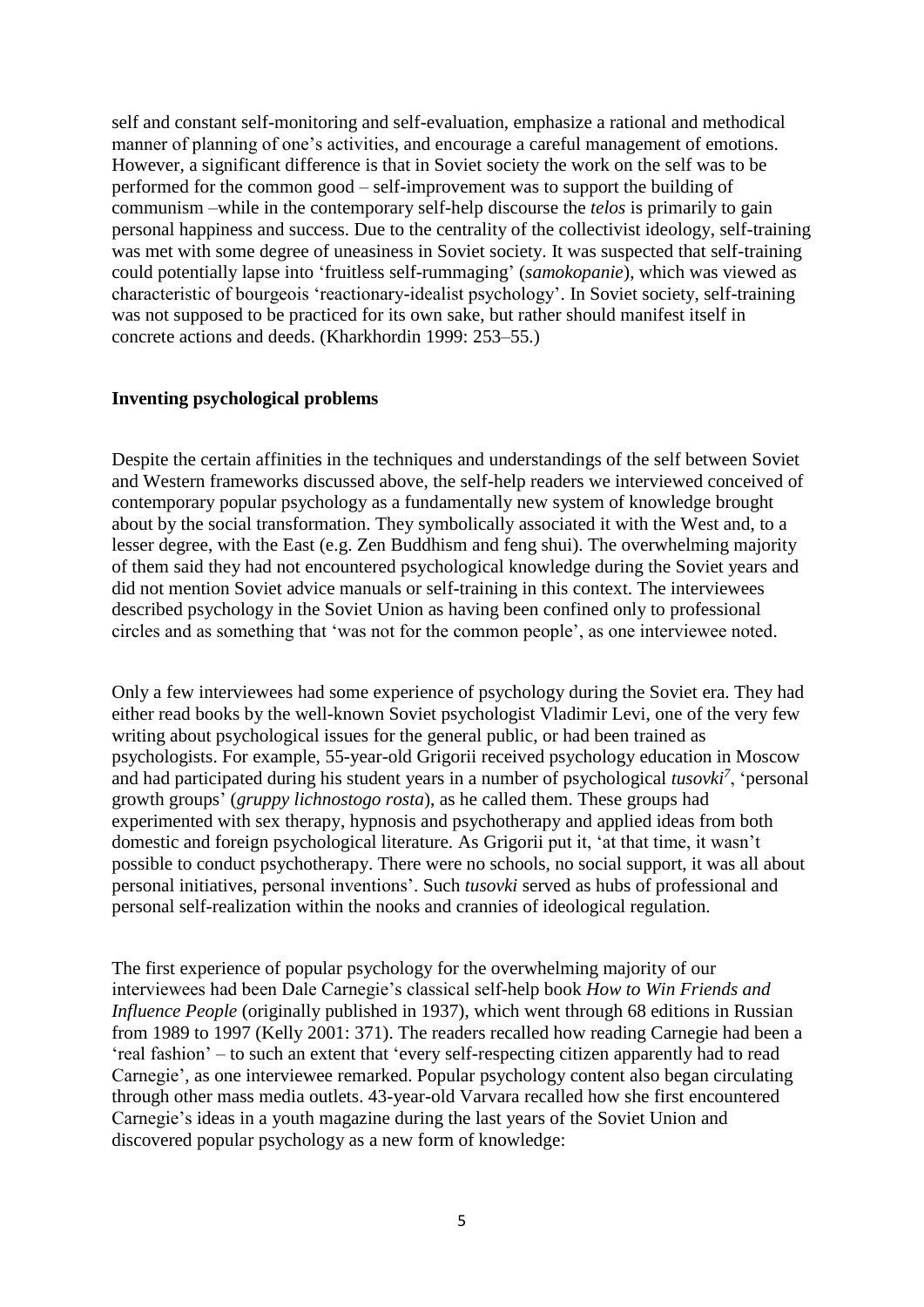I understood that if some situations emerge, then one can consult popular psychology literature… when a child is born, when problems in the family arise, and when they are not exactly problems but one just wants to, perhaps, improve one's interaction (*obshchenie*) with people.

The interviewees felt that the social transformation in Russia had engendered a host of new problems, which self-help literature helped them to grapple with and make sense of. The 'external' socio-economic crisis in Russian society was seen as having engendered an 'internal crisis', a need to rethink and re-orient one's familiar ways of perceiving, acting and being. In this way the interviewees forged an intimate link between macro-level sociostructural changes and their embodied subjectivities. They believed that the general insecurity and instability of everyday life in Russia created stress and was draining people psychologically, and this state of affairs was often juxtaposed with the Soviet social order characterized by stability and predictability. Said Ekaterina, a 45-year-old commercial director:

I think that during the Soviet era people didn't have that many problems. On a mass scale, people had the illusion of complete protection. Your child will be sent to a pioneer camp and if he wants, he can start studying in an institute, or go to work in a factory and will be given a flat. One didn't need to worry about anything. And that's why many of the psychological problems we're having now didn't exist then.

What the interview accounts reveal, however, is that it is not only a question of new problems, but also very importantly of new kinds of problematizations, a new kind of grid of intelligibility, that the popular psychological discourse has been conveying. It has introduced a new symbolic body of knowledge casting issues understandable in the new language of psychology; it has brought new domains under inspection and made them the subject of intervention.

**Ekaterina:** People simply did not know about them [psychological problems in the USSR]. Or perhaps there were psychological problems, but no one thought about them. But now you cannot help but think about them, they are becoming so obvious, they really disturb your life. But during Soviet times, on the one hand, you didn't have time to dwell on yourself, because we were all engaged in societal labour. And on the other hand, there simply was no need for that. If a husband cheated on his wife, the wife didn't need to soil her hands, she just needed to go to the local party committee, call for a meeting and the husband would be told: 'Vas, what are you doing, you have a son who is a pioneer, why on earth are you fooling around?'

**Anna:** You know, in general, there were no such [psychological] problems [in the USSR].

**Valentina:** Such values as health, family life and enjoying life have emerged here only recently.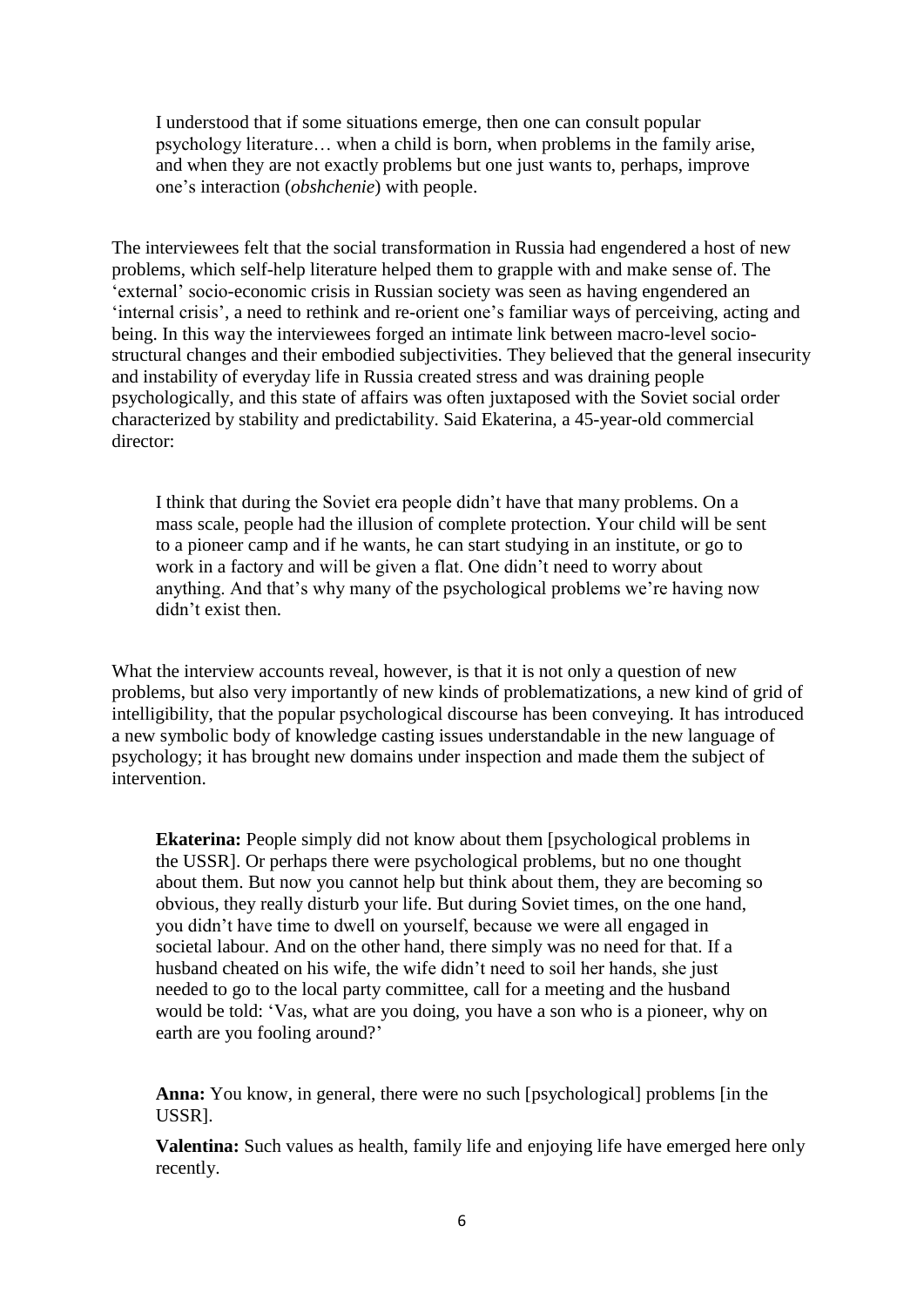**Interviewer:** Why were they absent during Soviet times?

**Vera:** Well, we gave our health to communism. Our health was for somebody else, not for ourselves. We didn't think about our health. (…) Medicine was responsible for our health, other ministries for money. It didn't seem that popular psychology could solve all that.

**Valentina:** You know, there was a motto – healthy spirit in a healthy body. To reinforce health, physical culture was the main thing and only after that came the soul. And now it turns out that you have (…) a certain psychological mood (*psikhologicheskii nastroi*), and only after that you are healthy.

The often reiterated view expressed in the interviews that psychological problems 'did not exist' in the Soviet Union and that 'no one talked about them' illustrates how psychological discourse has constituted a new object of knowledge – psychological problems – and has provided a new symbolic framework for making sense of experience and the self. Of course, people were depressed and had inter-personal conflicts during Soviet times, but these were not articulated *as* psychological problems and as requiring psychological intervention. Valentina's quote above illustrates how the introduction of 'psy' has entailed a redefinition of certain social categories, such as what constitutes health. In the Soviet Union the physical dimension of health was prioritized as a prerequisite of a healthy mind, and having a healthy body was also perceived as an ethical duty towards the state.<sup>8</sup> By contrast, the interviewees interpreted that today the psychological dimension has been foregrounded and instead of collective concern, health has become a personal and increasingly psychological issue.

The interview accounts also highlight how readers interpreted popular psychology to reflect a certain shift in the rationality of government. If the Soviet people were conceived of as objects of government policy – as Ekaterina says in her quote above, 'your child will be sent', 'he will be given' – Russians today were seen as being obliged to become subjects of their own lives, responsible for their own problems. Several interviewees illustrated this with family conflicts. In the Soviet Union these conflicts could be resolved by appealing to the local party committee which disciplined erring husbands and wives (see also Field 1998), while today the interviewees felt that one's problems had to be solved by oneself. In other words, inter-personal problems in Soviet times were conceived of as *communal* and *practical*  problems to be solved by the disciplinary machinery of the state, while today these problems were conceived of as *individual* and *psychological* ones to be solved by the individual him/herself, with the help of psy expertise. This highlights how the readers understood the psychological self-help discourse as producing a self-regulating psychological subject with an ethical duty to be aware of, understand and govern one's self. The state regulation was seen as being supplanted by increasing self-regulation.

However, the novelty of the psychological discourse in Russia was not only seen as being linked with the Soviet past, but also as reflecting a more profound 'civilizational difference'. Vadim, a 26-year-old designer, argued that the Russian language and culture lacked concepts with which to understand 'psychological conditions' (*psikhologicheskie sostoianiia*). He interpreted esoteric literature as a sub-genre of popular psychology and as introducing a new problematic as well as vocabulary to Russia, that of 'inner work' (*vnutrennia rabota*).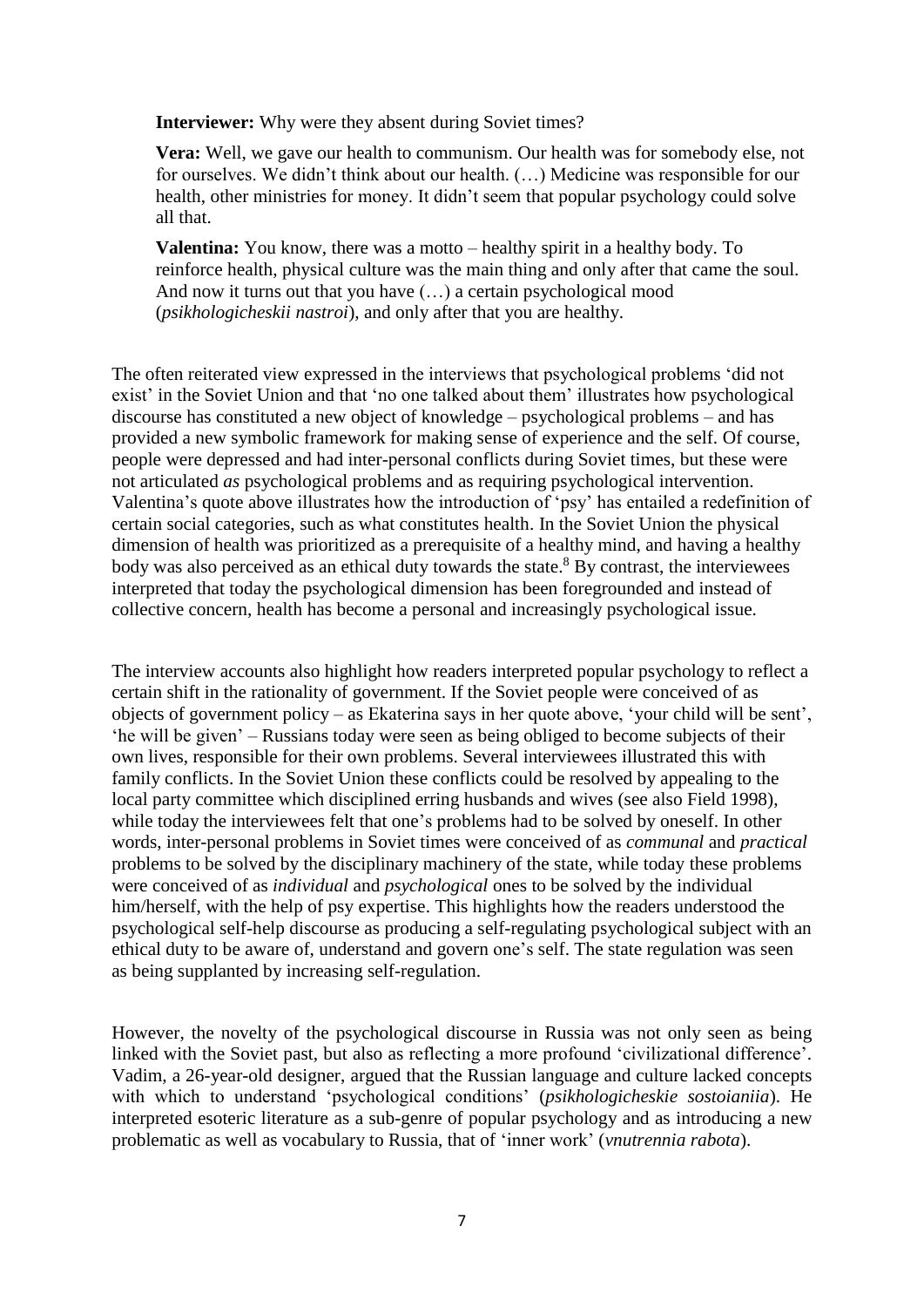Well, we can speak about some  $(...)$  civilizational differences. Because I read esoteric literature and there are some things about Zen Buddhism which describe quite specific (…) psychological states by using terms which have no equivalents in the Russian language. So the subject of inner work, which has been in the traditions of so-called Eastern societies since time immemorial, has been absent here as a problem and it must be developed.

#### **Local knowledge, local selves**

Our self-help readers engaged in the popular psychological discourse selectively, critically and ambivalently, and in an ongoing dialogue with other cultural frameworks (for a similar finding, see Lichterman 1992; Grodin 1991; Matza 2009). Their reading can be characterized as a kind of 'pick and mix' method: they selected elements from the books they found useful, but did not accept the whole package.<sup>9</sup> They explained that popular psychology should not be seen as a 'dogma' or 'panacea', but rather as an 'interlocutor' (*sobesednik*) facilitating personal reflection, and a 'whisper' (*podskazka*) encouraging one to follow a certain direction in life. They maintained that it was important to 'filter' the information. Argued Mariia, an economist in her fifties:

After reading [a self-help text] the first thing you must do is comprehend (*osmyslit'*) it. Second, you must understand that there are no universal recipes. And third, I think that everyone's individuality (*individual'nost'*) is important. That is, personality must come first, because each human being is a person (*lichnost'*), an individual (*individualen*), and there can't be universal recipes for all.

As Mariia above, the readers in general took a critical stand toward what they felt was a universalizing tendency in self-help books, and stressed the context-bound nature of knowledge, experience and selfhood.<sup>10</sup> Most readers were particularly wary of books written in a 'how-to' manner and presented as 'guidebooks to life' (*putevoditel' po zhizni*). They felt these books gave overly categorical advice, and rather wished to find in them food for thought and to draw their own conclusions.

**Ekaterina**: I don't choose books which promise in the title immediate results. Like 'how to become rich in 50 hours' or something like that. There are lots of such books now, for example, 'how to get married in three days'. (...) I don't buy these books because I think that these problems are rather serious, and if there was such a universal recipe, everybody would be married, everybody would be a millionaire and it's unclear who would sweep the streets then (laughing). So I choose books that don't promise miracles but nevertheless offer some techniques which explain why for example, such a problem (…) could arise. And what can be done in this or that case. (...) It's rather about some inner state, inner balance, about how to solve a problem that has arisen.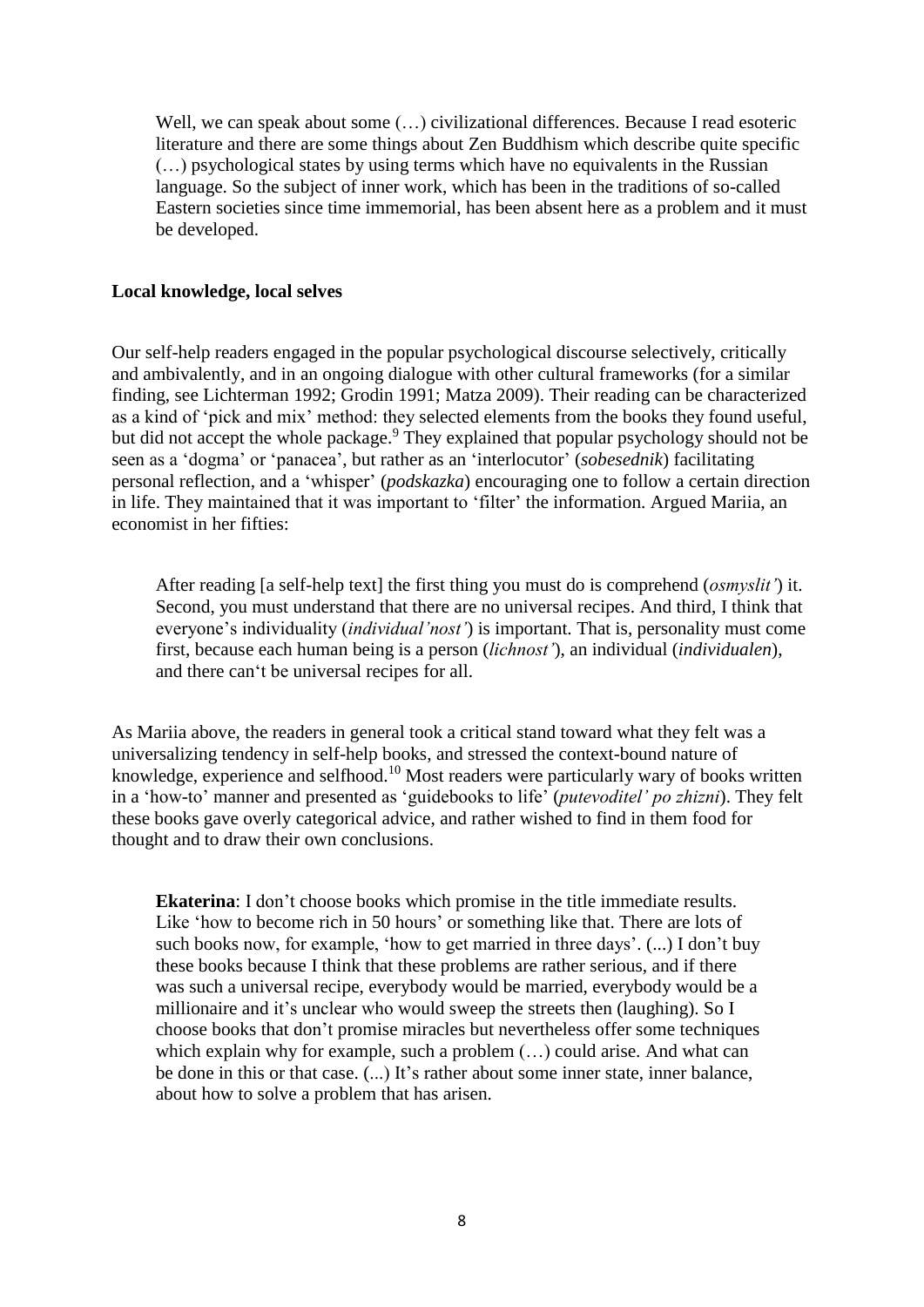A recurring trope in this context was 'imposement' (*naviazyvanie*): the readers criticized that the books imposed certain, usually Western, models on the Russian audience and posited them as universal truths. As 48-year-old psychology teacher Mikhail remarked:

We are forced to live according to instructions: do this and do that. This is the main drawback. It seems to me that the books give advice that is too unequivocal. They try to impose a certain mentality.

A too slavish adherence to popular psychology was also seen as leading to a 'fictional self', displacing the 'authentic self':

**Liudmila:** The books give a recipe that you take and put to use right away. It doesn't matter if it suits you or not – you just apply it. And it works. This idea is something that worries me. Perhaps that method doesn't fit me. (…) Sometimes you can see how a person is trying to do it [apply a method], but it doesn't work. Because he's not sincere, because he's just trying to recall these formulas, the words you must say, and how you must look.

In insisting on this context-bound understanding of the self and of knowledge, the readers drew on a historically dominant discourse of personality (*lichnost'*) in Russian culture. Influenced by German romanticism, this discourse emphasizes the uniqueness, individuality and creative potential of every human being (Plotnikov 2008). It has affinities with what Bellah et al. (1985) called 'expressive individualism' in their study on American individualism. The discourse of *lichnost'* represents the self not as a self-sufficient individual characteristic of the Euro-American tradition, but rather emphasizes 'a person with selfknowledge, self-respect, and the ability to engage in ethical relations with others' (Rivkin-Fish 2005: 119). In his conceptual historical analysis, Plotnikov (2008: 11) argues that this discourse has been a highly stable and influential one in Russian intellectual history from the mid-19th century onwards. It has conceived of personality as a 'project': it is not something given, but something that must be achieved. Such an understanding of the self also manifested itself in the Soviet project to engender a New Man through continuous pedagogical efforts aimed at developing and shaping the communist personality (2008: 12).

The need to read self-help material critically and selectively was first and foremost articulated by the interviewees in relation to foreign literature. Foreign popular psychology models could not be applied in a 'one-size-fits-all' manner, but rather they should be reworked and 'translated' into the Russian reality:

**Ekaterina**: I think that the books by [Dale] Carnegie were very popular in Russia not long ago (…). With all my respect to this author and the understanding that there are a lot of correct things in his books, I think that it's just impossible to communicate with people who have read them. Because there is the theme that a person should be called by his/her first name… and here it begins: Sveta, hello, Sveta, we want to..., to tell you, Sveta... It's simply annoying. It's clear these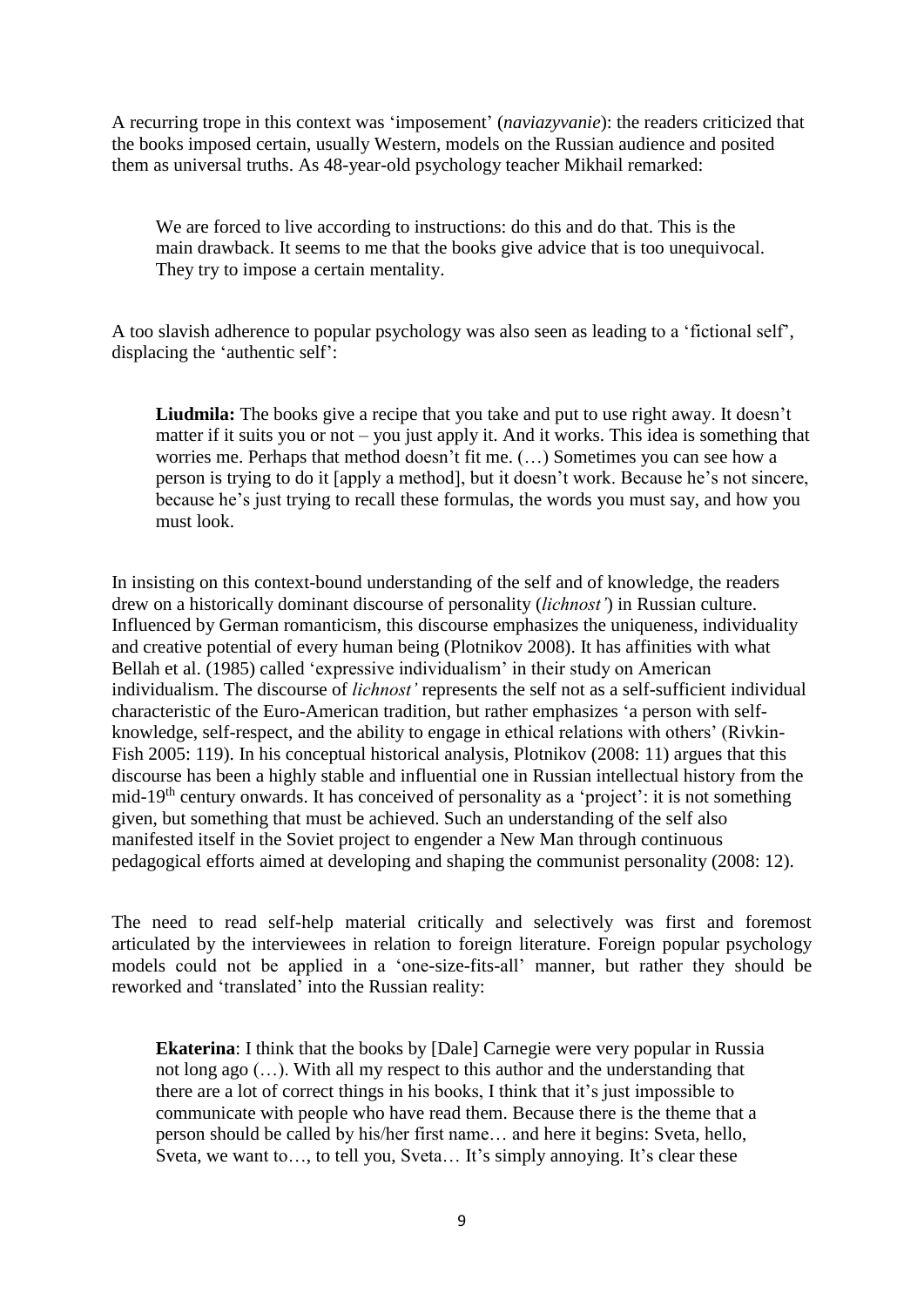people have read Carnegie. (…) Anyway, the result is rather unfortunate, I would say. It's not useful. And it's not typical of our mentality.

**Svetlana:** Well, maybe not everything is applicable. (...) One has to filter everything in relation to oneself. And not to take it [self-help advice] as some kind of a dogma, a canon, which you should follow. And when you read, you should take a critical attitude, and you should look at something and say: Yeah, this I can take. Our [Russian self-help authors] borrow [from foreign books] (...) and rework it all (...) for the needs of our reality. (…) Feng shui, of course. This is a Chinese philosophy about harmonizing a person and a home. Therefore it's not appropriate [in Russia]. But it's interesting and one can pick something from it for oneself.

**Interviewer:** So it can be applied partly? Some elements can be borrowed? **Svetlana:** Yes, of course, but not entirely. In its totality it's very difficult [to apply].

This selective and critical engagement with self-help literature can be interpreted as being linked with the Soviet modes of power/knowledge. Soviet pedagogical thought and moral education were based upon an authoritarian and didactic approach as well as an unquestionable authority bestowed upon experts (Rivkin-Fish 2005: 93, 115). The Marxism-Leninism underpinning all official expert knowledge was considered to be scientific truth, which could not be publicly called into question. Our interviewees' allergy to categorical advice and their wish to draw their own conclusions can thus be interpreted against this background. Some of our younger interviewees who had not lived during Soviet times also contemplated their reading vis-à-vis the Soviet past. For example, 21-year-old student Karina, who had read both Soviet and contemporary popular psychology, said she shunned the authoritarian line of persuasion and the trumpeting of one absolute truth in Soviet books. However, although the interviewees were critical of categorical advice, most of them nevertheless did value scientific expertise and also evaluated self-help books according to the authors' educational credentials.

One of the fundamental principles of positive thinking, the conviction that words and thoughts directly produce social reality and that everything depends on oneself (Woodstock 2005), was also criticized by the majority of interviewees. Popular psychology was seen as overlooking the socio-structural embeddedness of social actors and the ways it impacts on how one can move in social space. For example, the interviewees pointed out that one can hardly become rich by only changing one's thoughts, without start-up capital or entrepreneurial skills. As Zhanna, a journalist in her twenties, argued:

I personally see, first of all, as a great logical mistake, that what we think about actually exists as such. That is, our thoughts and only our thoughts can objectively change the reality. And, probably, the second thing is that no matter who you are, in any case just by getting this little [self-help] book, (…) you can do whatever you want and become the best. Even if you're a big fat zero.

The emphasis on self-responsibility in the positive thinking literature was also perceived by some interviewees as stigmatizing. 43-year-old Varvara criticized the conception of an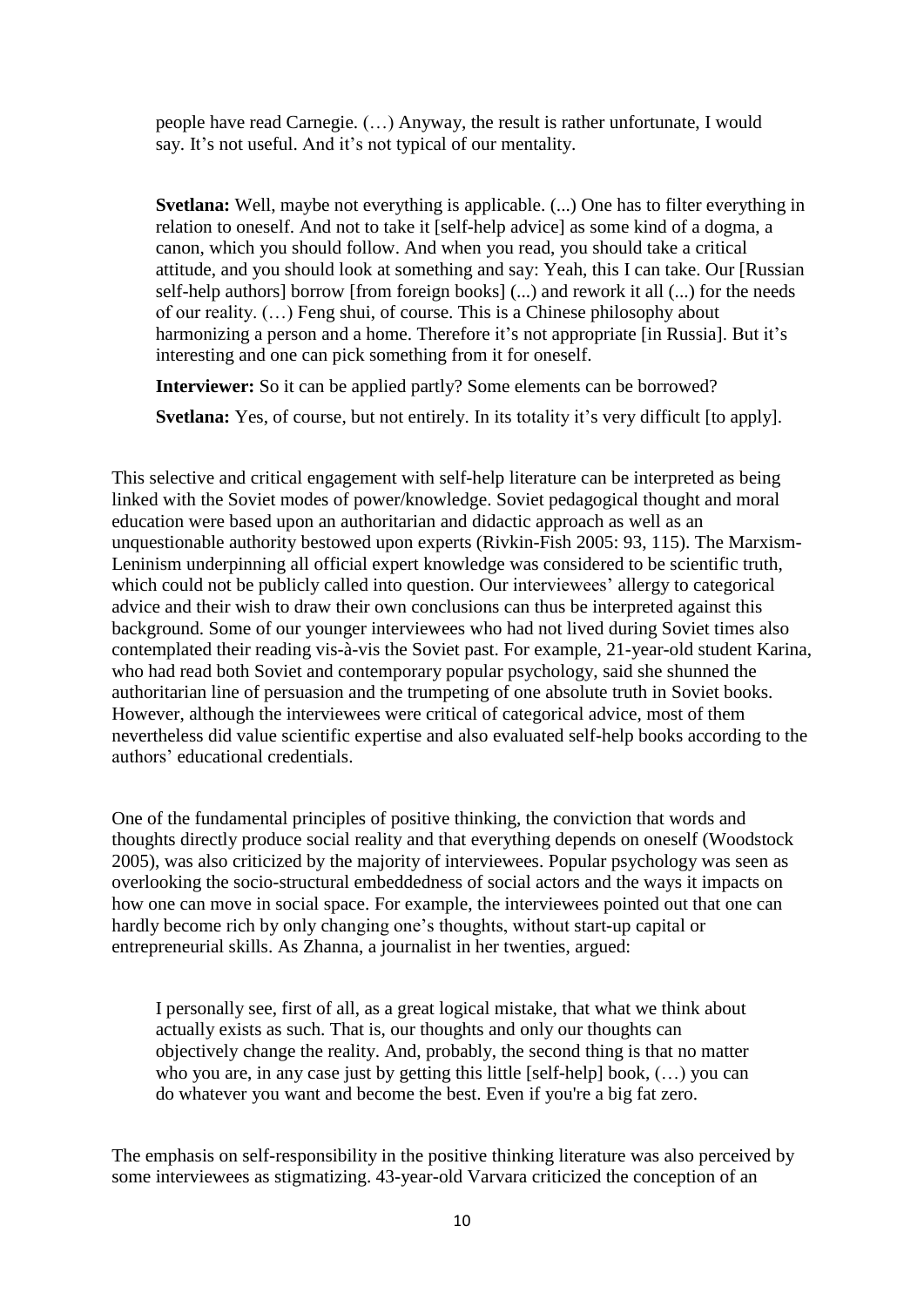autonomous and responsible self which through increasing self-knowledge can effect a change in one's circumstances. She found this message debilitating and even chauvinistic:

I think they [self-help books] promote this idea that if you understand why something happens in your life, and you change something, then everything else must change as well. (...) I think some authors even sometimes place an additional feeling of guilt on the reader. Because sometimes they sound reproachful, [saying] that you are not adequate and that's why everything is bad for you, that you are to blame for your own problems. (…) I had a negative experience with one book by Lazarev dealing with the diagnostics of karma (...), because I had a difficult family situation. And when I read it, I had the feeling that (…) resolving that situation depended only on me. And since I couldn't resolve it, it was difficult for me to read that so much depends on me. (...) And after that I have thought that there's some male chauvinism [in Lazarev's books].

However, a few of our female interviewees did embrace positive thinking and believed that by changing themselves the world around them would change as well. They were enthusiastic and long-standing self-help readers who employed techniques of self-transformation, such as visualizations and affirmations, on a daily basis. One of them, 48-year-old Natasha, explained:

One has to behave correctly. Everything depends on behaviour. (…) I realized that in general, all our wounds originate from our behaviour. Well, I certainly have been trying (…) never to offend people. If you offend somebody, then you attract illness to yourself.

Such an individual-centred conception of social change has a certain appeal since it resonates with the widespread sense of powerlessness and inability to influence the structural conditions of everyday existence in Russian society (for a fuller discussion of this, see Rivkin-Fish 2005; Salmenniemi 2008). If effecting a broader systemic change is felt to be next to impossible, self-help can provide a sense of agency: one can at least try to change oneself. Such a sense of agency that self-help reading was experienced to have given was mentioned by some of the female interviewees as particularly rewarding. They argued that self-help offered 'awareness that you can do something to change things' and that it 'gives a possibility to understand that there is a way out'. Self-help, in a sense, provided them with 'a way of conjuring hope', a way to 'maintain their engagement with tomorrow' (Lindquist 2006: 8–9).

#### **Questioning** *homo economicus*

As was discussed above, popular psychology problematizes new areas and themes and provides a new language for understanding them. Two issues in particular emerged strongly in the interviews as novel ideas popularized by self-help literature: money and sex as key elements of a new normative model of a good life and healthy self. The interviewees thus interpreted self-help literature as raising new ethical substances – sexuality and attitudes toward wealth – to be worked upon and monitored, and as suggesting a new *telos* of sexual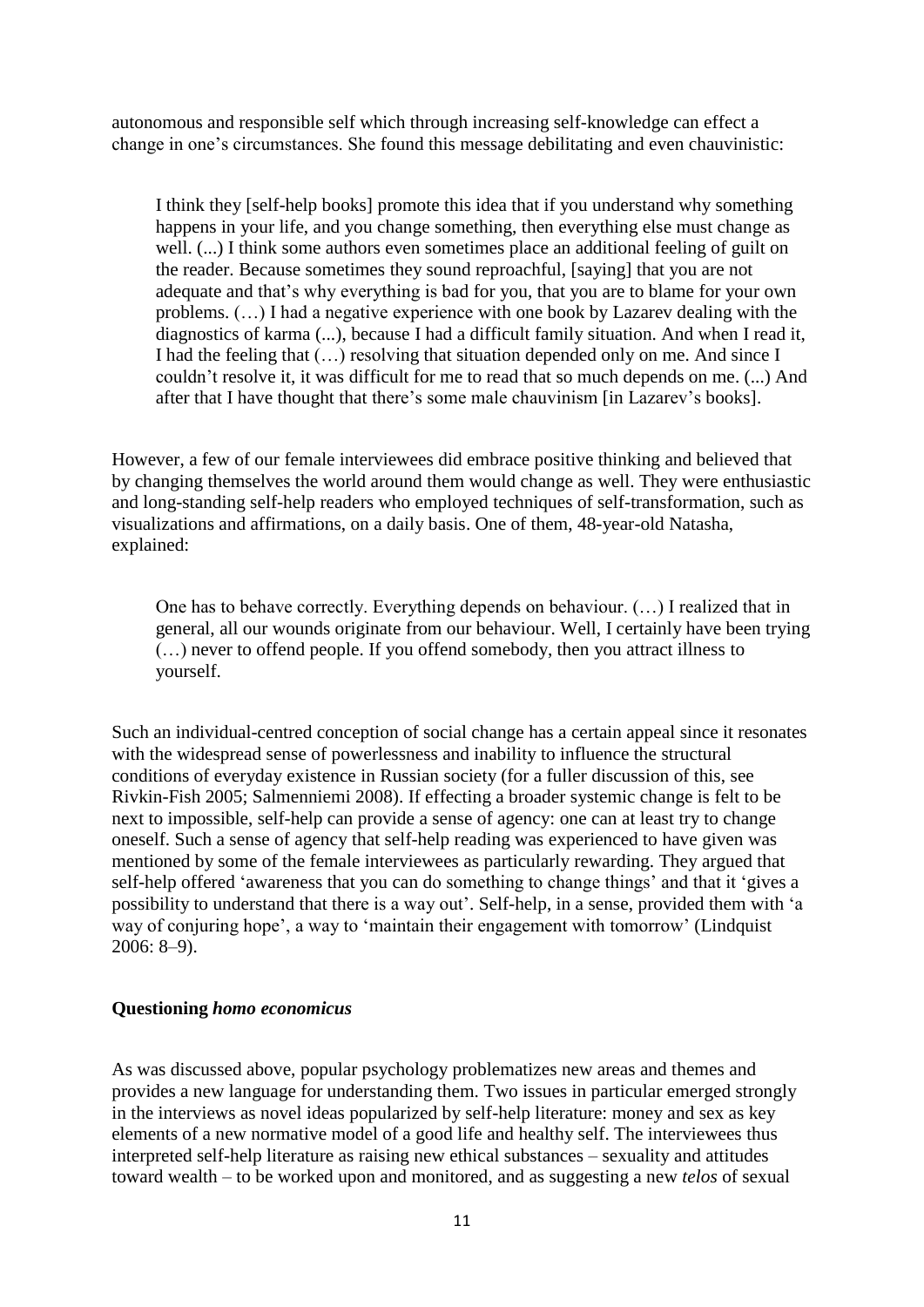pleasure and economic success instead of the Soviet normative requirement of sacrifice for the common good.

During the Soviet years sexuality was a taboo issue little discussed in public. The official approach emphasized sexual restraint and posited the heterosexual nuclear family as the only legitimate family form. Access to information about sexuality and family planning methods was highly restricted (Rivkin-Fish 2005). Some of our interviewees, such as the selfidentified lesbian and LGBT activist Zhanna, welcomed the liberalization and pluralization of discourses concerning sexuality and family that popular psychology was seen to promote, while others felt that these discourses were 'grotesque', essentially 'Western' and not suitable for the 'Russian mentality'. The new *telos* and vocabulary of popular psychology was discussed in relation to the Soviet past by 43-year-old psychology teacher Valentina:

In Soviet popular psychology, one could regard as an achievement of goals for example success at work and respect of comrades, but here [in contemporary selfhelp] the same goal  $(...)$  can be conceived of in terms of obtaining the maximum amount of pleasure in bed or a maximum amount of money (...). The words with which these things are described are different. Such words as 'sexuality' (*seksual'nost'*) and 'stylishness' (*stil'nost'*) have emerged. (...) 'Oh, you're so sexy, you're so stylish.' Well, people could also say: 'You are so beautiful, everything fits you, you have good taste.'

A central current in the interview accounts was readers' criticism toward the new kind of utilitarian individualism (Bellah et al. 1985) and materialist values which the self-help genre was seen to 'domesticate' to Russia from the West, in particular from America. The 'Russian mentality' was seen as differing from the American one characterized by a 'love of money' and the symbolic association between money and success. The interviewees critiqued selfhelp literature for propagating, to paraphrase one interviewee, the 'conversion of everything into a monetary equivalent' and the conviction that 'the world is spinning around you'. In their view, the self-help discourse put forward the normative model of *homo economicus* marked by goal-orientated, manipulative and calculating behaviour, geared towards maximizing one's personal happiness and pursuing self-interest instead of the collective good. This *homo economicus* was seen as embodied in the figure of the businessman and entrepreneur, who has displaced the heroic Soviet worker as the new cultural ideal in the Russian symbolic order (Salmenniemi 2012a).

In positioning themselves vis-à-vis and negotiating this new normativity promoted by popular psychology, the readers drew on a historically sedimented discursive formation juxtaposing the West, coded as materialist, immoral and rationalist, with Russia, signified as spiritual, moral and mystical (see Pesmen 2000; Hellberg-Hirn 1998). This discourse has centrally underpinned the understandings of Russian national identity since the nineteenth century, and it also involves a critique of European individualism as something antithetical and alien to Russia as well as an understanding of Russia's intelligentsia as the nation's conscience and the embodiment of morality and integrity (Fitzpatrick 1992; Boym 1994). In Russian cultural history, the spiritual has been symbolically lifted over the material: *byt*, everyday existence, has been represented as a numbing daily grind, while *bytie*, spiritual being, has been signified as 'real' life (Boym 1994: 29). Money and trade have been regarded with suspicion (Kelly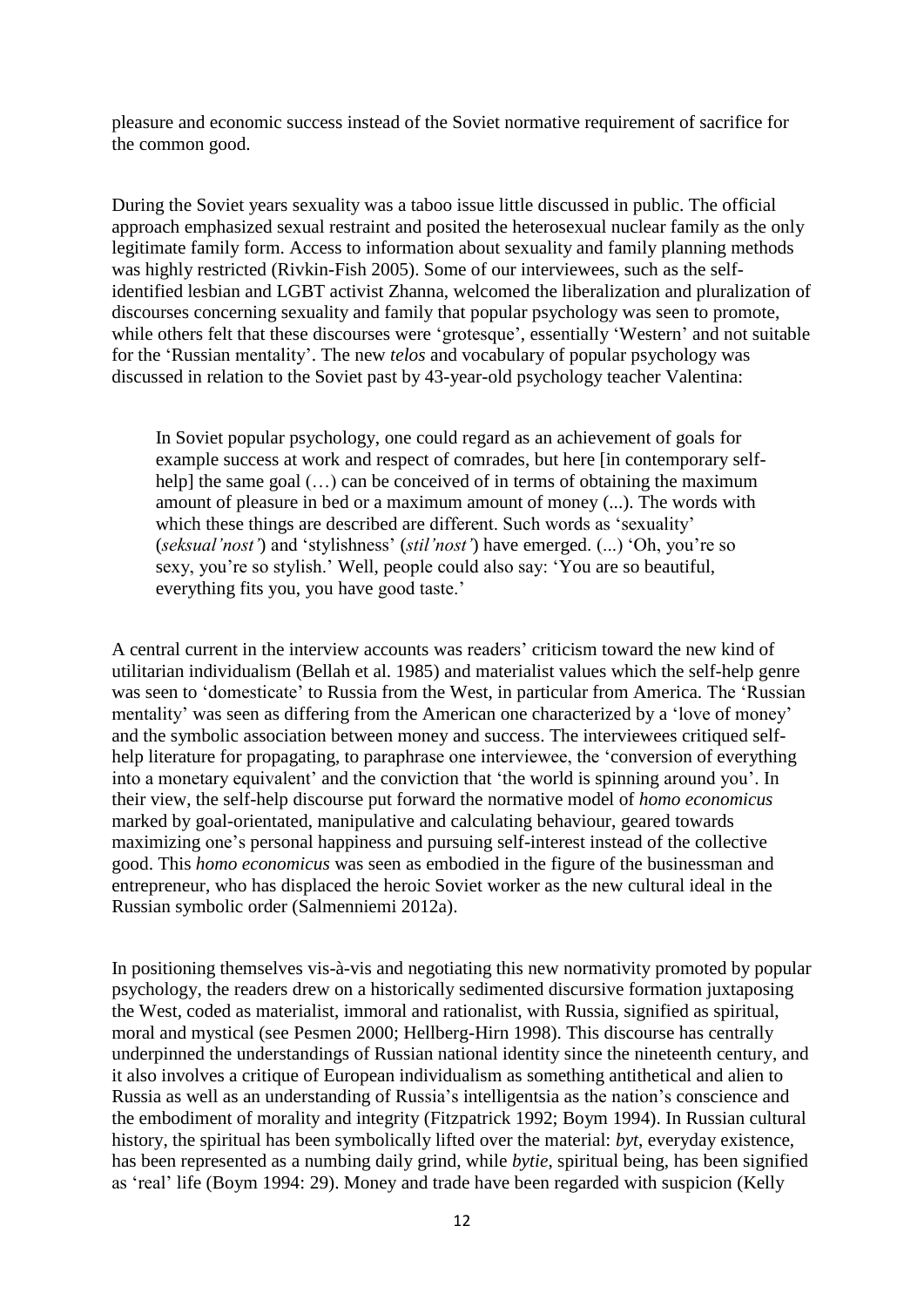and Volkov 1998: 291) and the petty bourgeoisie (*meshchanstvo*) has been criticized for its'non-Russian' and 'egoistic' preoccupation with privacy, material objects and bad taste (Boym 1994:67–8, 89). Such an articulation was a key element of cultural self-understanding in both Imperial Russia and the Soviet Union. Our interviewees mobilized this complex, historically layered discursive formation in critiquing the materialist and individualist tenets of contemporary self-help. As Nadezhda, a 37-year-old teacher, argued:

The bottom line of all these books is that you must love money. This is the basis for business. (…) For example, there are people who can work in business; these are the people who really love money. And there are people who could work in business, but they don't, because money is not of paramount importance for them. (...) I understand that many people must first change their internal concepts in order to orient themselves to these books, so that the books could begin to work. That is, you have to love money. But most people in my circle of acquaintances like their personal freedom and value it much more highly than money, for example.

For 37-year-old Nikolai, who had dropped out of university and had worked at odd jobs, the question of money was a 'painful one', as he felt that he 'earned in no way enough for a guy of my age'. He had tried to change his attitude to money with the assistance of self-help books, but was critical of the conceptions they provided. He balked at the idea of money as an absolute value and posited inner harmony as a *telos* for self-fashioning, as did several other interviewees as well:

It's bad when a man is for money and not money for the man. And, unfortunately, there are many psychological books, or literature disguised as such, that teach us how to make money (...). Again, when they start talking about success in life (...), they assume that everyone reading it is certainly a successful businessman. (...) That's why I read more books that are closer to the esoteric. (...) That is, there are moments when yes, you can become successful in life, and you'll achieve more things in life. (...) [But] that is not an end in itself, to be successful, to earn a lot. The aim is to have harmony within yourself.

The overwhelming majority of interviewees had a sceptical or outright negative attitude toward advice books on acquiring wealth. In their view, Western books about wealth were unsuitable for the 'Russian mentality' and moreover unhelpful in the chaotic and unregulated Russian business environment. In contrast, Russian books on the topic could not really be written, they argued, because of the inevitably dodgy methods involved in accruing wealth within the context of Russia's 'wild capitalism'. As one reader ironically remarked, the books 'could actually never say who you had to kill' in order to make a fortune. Many interviewees also contemplated the symbolic re-coding of material wealth as a measure of success in relation to the Soviet era when wealth was considered immoral, and felt it was difficult to reconcile these two opposite understandings.

However, a few readers employed in the new business sector did regard advice books on wealth and the values they promoted in a more positive light. They argued that the new capitalist logic had enabled social differentiation and legitimized the pursuit of wealth.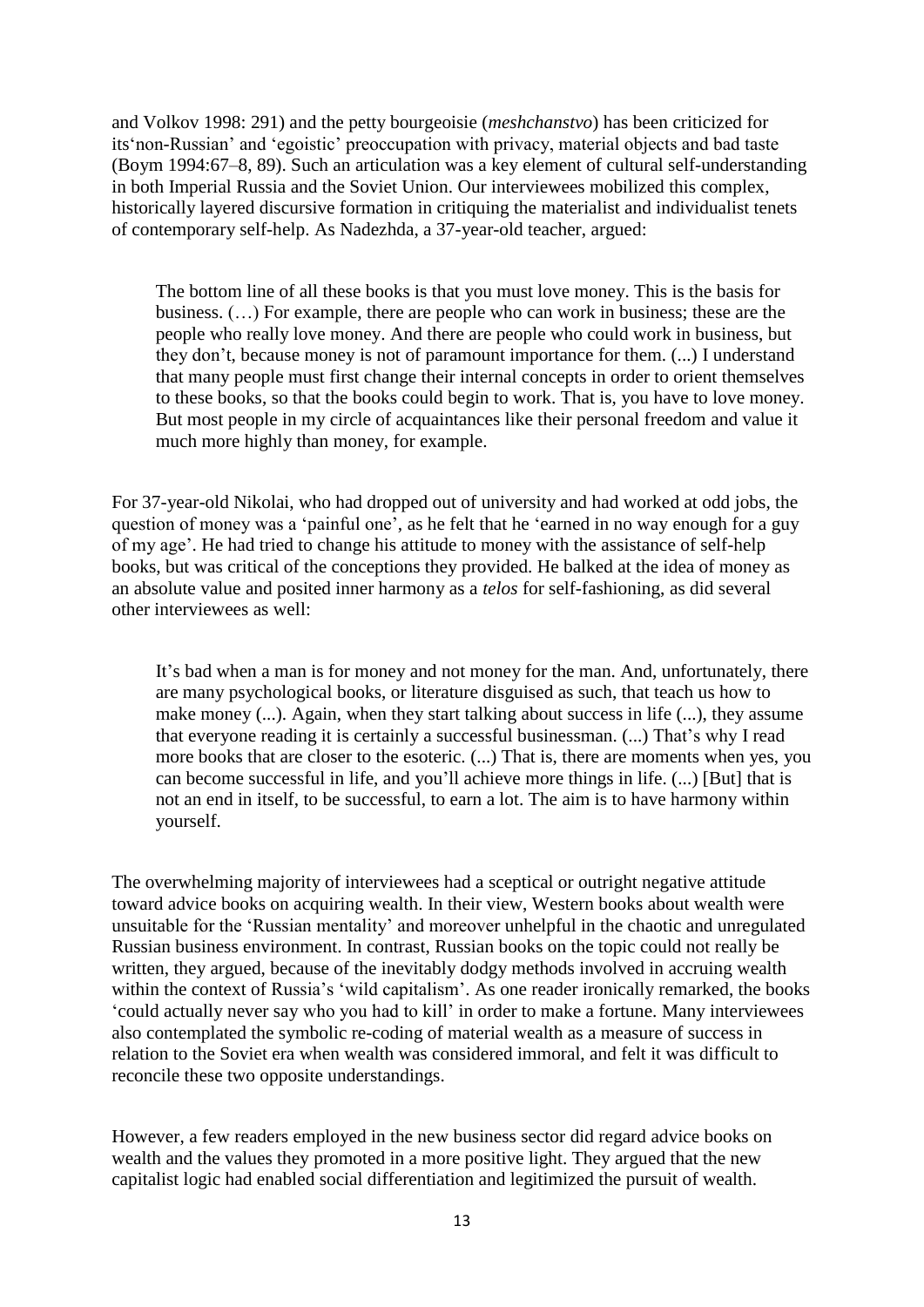Svetlana, a retired physician and entrepreneur in her sixties, symbolically aligned a healthy self with material wellbeing:

Now you can 'stand out' (*probit'sia*), and these [self-help] books help you to stand out. This psychology helps to construct yourself, and to (…) become successful. (...) When they [self-help books] began to appear, (…) it was both possible and necessary to achieve success in life. I personally spent most of my life in times when to be wealthy was considered indecent. Everyone had to be equally poor. And now (…) I understand that it's better to be rich. It's better, more interesting, it raises one's self-esteem (*samootsenka*).

The globally circulating individual-centred self-help message of love and care of oneself as an ethical obligation (Hazleden 2003) was also something that the Russian readers viewed critically. In the Soviet Union, self-absorption and individualism were regarded as bourgeois vices and antithetical to communist morality. Also in the West, love of self has historically been associated with pathological egoism and narcissism, but over the past decades popular psychological discourses have destabilized this by promoting the ethic of self-love and selfcare as a necessary requirement for a healthy and happy self (Rimke 2000; Hazleden 2003). Our interviewees expressed ambivalence toward this new ethics revolving around a *telos* of self-love and personal happiness, and contemplated it in relation to communist morality. Vera, a housewife in her sixties, had tried to adopt this new ethics, but she admitted: 'I somehow didn't manage to love myself. It's kind of egoism even.' Iuliia, a teacher in her late thirties, continued:

In the Soviet Union everything was for the common good, for the sake of the country. And now it's more about psychology. You must follow your interests. Think about how you are and what are you. Now it's more focused on your own benefit, rather than the interests of the country, or global issues. Now (…) it's 'love yourself, and you will achieve everything, believe in yourself, don't pay attention to obstacles, set goals, and that's all'. That is, don't care about the rest, roughly speaking. If you want, love money and you can achieve anything.

## **Conclusion**

This paper has unravelled the analytical space between subjectivity and self-help technology by examining how self-help readers positioned themselves in relation to the new ethics and regime of the self constructed by self-help literature. The psychological discourse has introduced new 'repertoires of imagination' (Lindquist 2006: 2) in Russia by coining new terms for thinking and speaking about the self. It invites readers to recognize themselves as particular types of persons and thus seeks to subject them to a certain moral order. In this way, the self is constituted as both an object of knowledge and a subject and object of government (Rimke 2000: 68).

Our analysis highlights that popular psychological knowledge is serving as a cultural resource for making sense of and positioning oneself in relation to the new capitalist logic prevalent in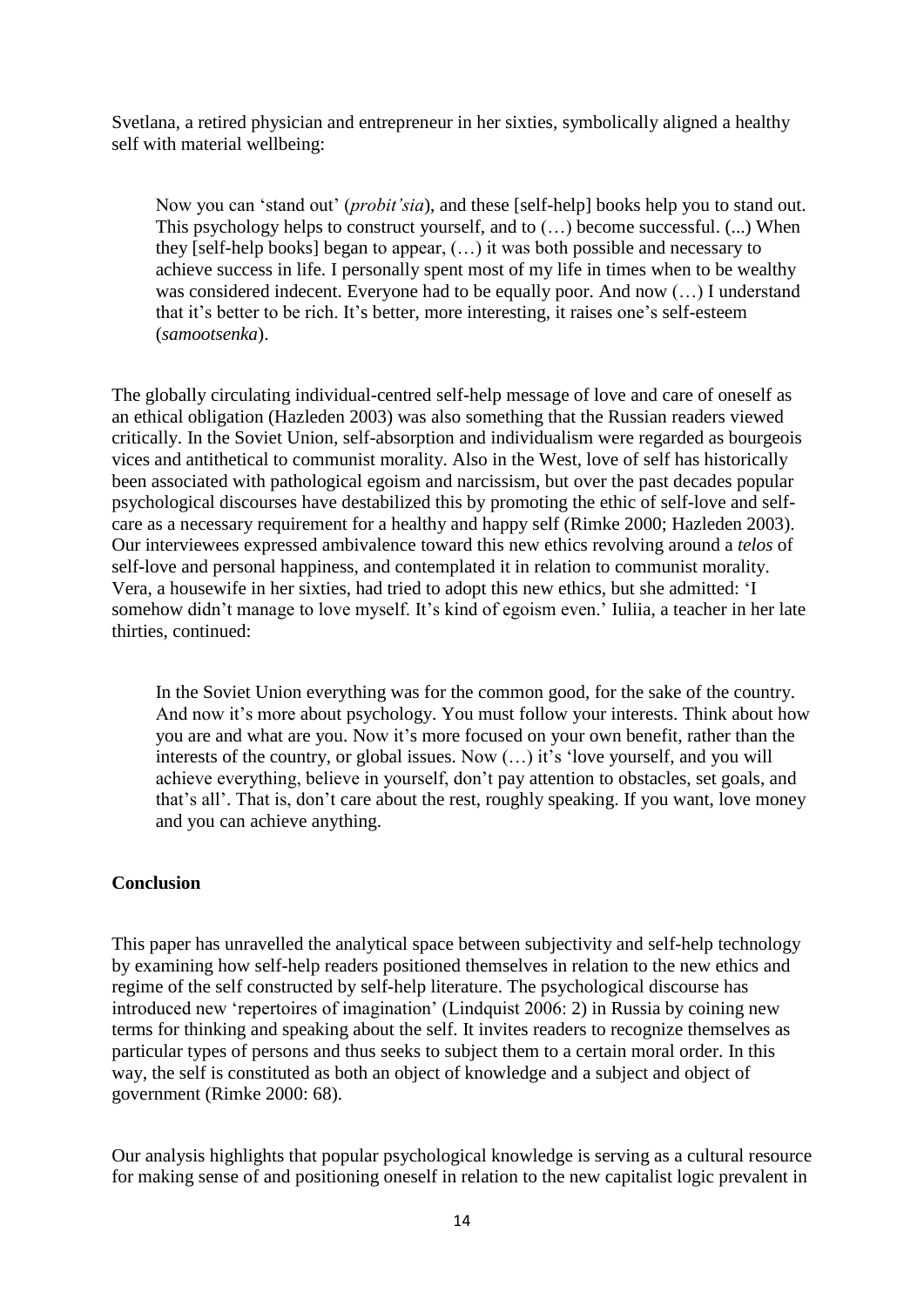Russia and the new ethics and models of personhood it is seen to bring with it. Narratives of nationality – of 'we Russians' as distinct from the 'West' or the 'East' – centrally permeate the accounts of popular psychology and personhood. Our interviewees took a critical stand toward what they felt to be the dominant regime of the self in popular psychology, i.e. the supposedly universal subject of *homo economicus* characterized by utilitarian individualism, self-responsibility, goal-orientation as well as maximization of pleasure and material success. This critical engagement can be read as a symbolic struggle against the normalizing power of self-help technology. As Foucault writes:

[t]he main objective of these struggles is to attack not so much "such or such" an institution of power, or group, or elite, or class but rather a technique, a form of power. This form of power applies itself to immediate everyday life which categorizes the individual, marks him by his own individuality, attaches him to his own identity, imposes a law of truth on him which he must recognize and which others have to recognize in him. It is a form of power which makes individuals subjects. (Foucault 1982: 781.)

In negotiating this normalizing power of self-help, our interviewees drew on a discourse of national identity symbolically juxtaposing Russia with the West and positioning the intelligentsia as a bulwark of personal freedom, a discourse of creative and unique *lichnost'*, and a discourse of Soviet morality emphasizing collectivist ethos. By so doing, the readers conceived of the self as a relational and unique individual embedded in cultural, social and historical structures, and orientated towards 'inner harmony' rather than material success. This highlights how the new therapeutic knowledge of self-help intertwines and articulates with the particular local, historically sedimented understandings concerning personhood, ethics and nationality.

#### **Notes**

**.** 

<sup>&</sup>lt;sup>1</sup> We are grateful to Anni Kangas and the two anonymous reviewers for their helpful comments on this paper.

<sup>&</sup>lt;sup>2</sup> Originally the term 'engineers of the human soul' was coined by Joseph Stalin in reference to writers and other producers of culture in the Soviet Union.

<sup>&</sup>lt;sup>3</sup> We have not been able to find reliable figures about the sales of self-help literature in Russia, but self-help books often appear on the bestseller list published by the journal *Knizhnoe obozrenie*. A nation-wide survey on Russians' reading patterns also reveals a growth in the consumption of advice literature (Dubin and Zorkaia 2008: 26).

<sup>4</sup> Foucault (1998: 132–37) distinguishes between moral codes and ethical practices concerned primarily with moral subjectivation, i.e., forming a relationship to one's self through various exercises, techniques and discourses. Although moral codes and ethics are intertwined, self-help as a therapeutic form of knowledge is geared more to the ethical practices of the self, giving prescriptions on how one should work on the self.

<sup>5</sup> The interviews were conducted in the city of Saratov in co-operation with Galina Karpova and Olga Bendina from the Saratov State Technical University. Saratov has about 837,000 inhabitants and is located in Western Russia. We conducted three focus group discussions and 15 one-on-one interviews with self-help readers. The interviewees were recruited using the snowballing technique, drawing on our research team's networks. We interviewed 31 self-help readers, 21 women and 9 men. The age of the interviewees varied from 20 to 70 years.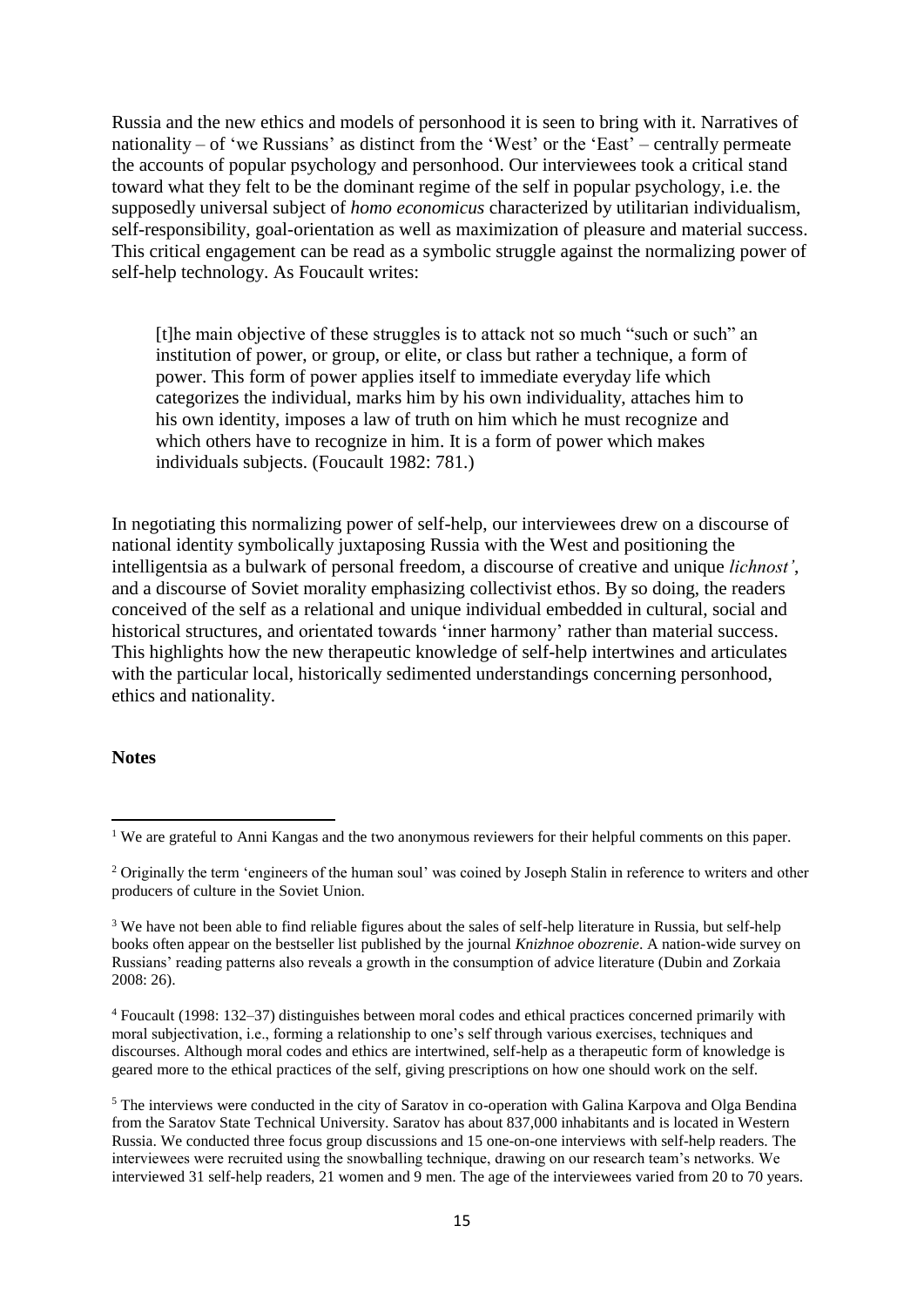1 The majority of our interviewees can be classified as belonging to intelligentsia. Among the interviewees were students, medical doctors, teachers, psychologists, service personnel, housewives, pensioners and entrepreneurs. All but three interviewees had a higher education and the overwhelming majority reported having an average level of income. Advice literature is mainly consumed in Russia by women, younger age groups, and highly educated people (Dubin and Zorkaia 2008: 28). Our sample corresponds to this overall profile, albeit it includes interviewees of varying ages.

<sup>6</sup> Self-improvement has a long history in Russia; for a comprehensive historical review, see Kelly (2001).

<sup>7</sup> The Russian term *tusovka* refers to a subculture of groups of friends and like-mined people who spend time together.

<sup>8</sup> This manifested itself particularly in the campaigns for 'physical culture', *fizkul'tura*. Exercises in physical culture served as a tool to engender the physically and mentally strong New Soviet Man, and were to prepare the citizenry to defend the Soviet nation. For a fuller discussion, see Simpson (2004).

<sup>9</sup> The interviewees engaged in the business sector tended to view self-help books more positively than those employed in traditional intelligentsia occupations. Age did not differentiate readers in this respect, but male interviewees tended to be more critical of this genre than female interviewees. Men read more professional and esoteric segments of self-help, while women were more omnivorous and dominated among self-help enthusiasts. These generational and gender dimensions of self-consumption merit still further analysis.

<sup>10</sup> Both Russian and Western self-help texts tend to circulate the notion of universal laws of nature and universal truths (Hazleden 2010; Salmenniemi 2010).

## **Bibliography**

**Bellah, R.N, Madsen, R., Sullivan, W.M., Swidler, A., Tipton, S.M**. 1985 *Habits of the Heart. Individualism and Commitment in American life*, Berkeley: University of California Press.

**Boym, S.** 1994 *Common Places. Mythologies of Everyday Life in Russia*, Cambridge: Harvard UP.

**Carnegie, D. 1937** *How to Win Friends and Influence People***,** New York: Simon & Schuster.

**Coyle, K. and Grodin, D.** 1993 'Self-help Books and the Construction of Reading: Readers and Reading in Textual Representation', *Text and Performance quarterly* 13: 61–78.

**Crawford, M.** 2004 'Mars and Venus Collide: A Discursive Analysis of Marital Self-help Psychology', *Feminism and psychology* 14(1): 63–79.

**Davies, B. and Harre, R.** 1990 'Positioning: The Discursive Production of Selves', *Journal for the Theory of Social Behaviour* 20(1): 43–63. **Dubin**, **B.V.** and **Zorkaia**, **N.A.** 2008 *Chtenie v Rossii–2008: Tendentsii i problemy*, Moscow: Levada tsentr.

**Ehrenreich, B.** 2009 *Bright-Sided: How the Relentless Promotion of Positive Thinking Has Undermined America*, New York: Metropolitan books.

**Etkind, A.** 1997 *Eros of the impossible. The History of Psychoanalysis in Russia*, Boulder: Westview Press.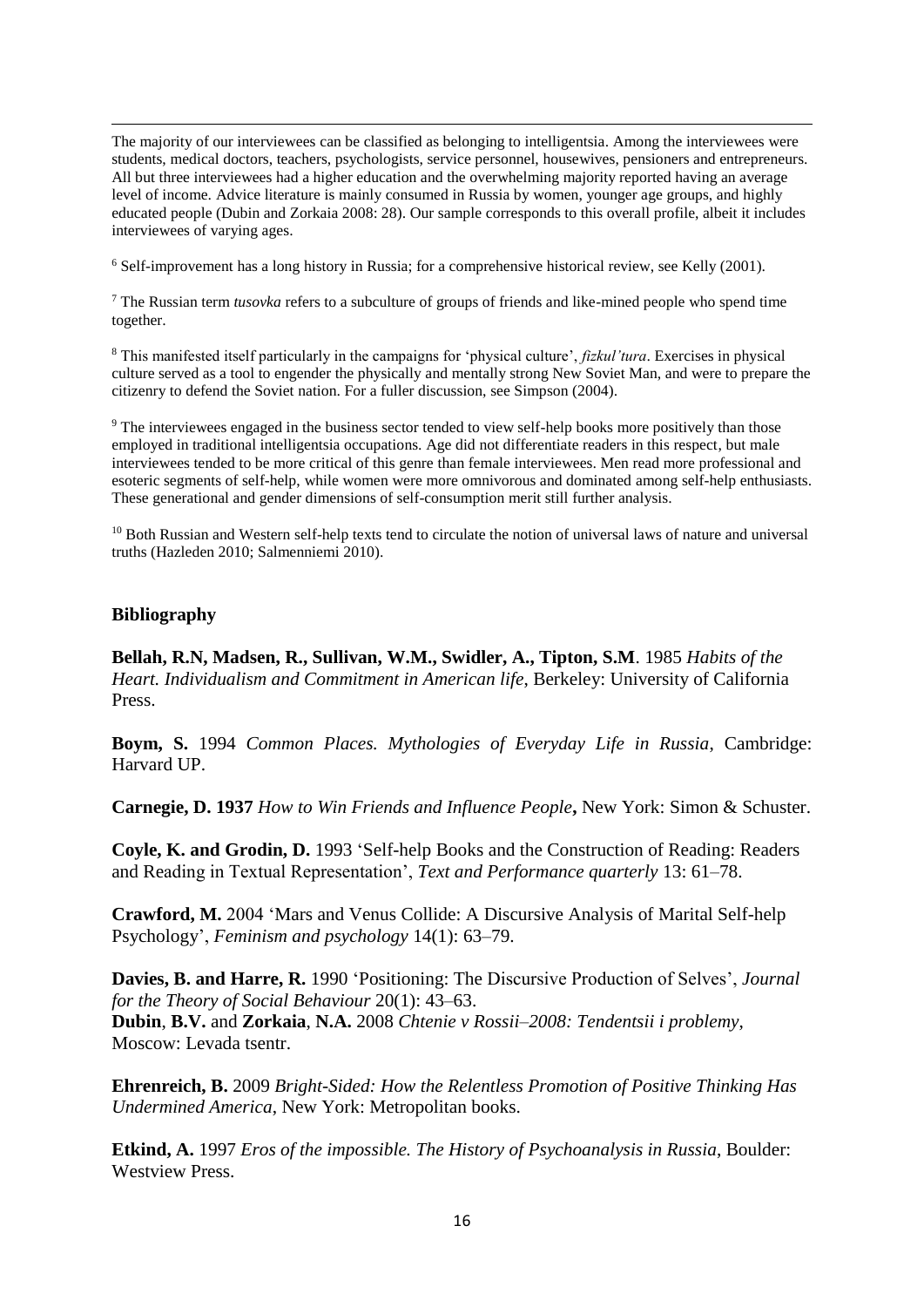**Field, D.A.** 1998 'Irreconcilable Differences: Divorce and Conceptions of Private Life in the Kruchchev Era', *Russian Review* 57(4): 599–613.

**Fitzpatrick, S.** 1992 *The Cultural Front: Power and Culture in Revolutionary Russia,* Ithaca and London: Cornell UP.

**Foucault, M.** 1982 'The Subject and Power', *Critical Inquiry* 8(4): 777–95.

**Foucault, M.** 1988 'Technologies of the Self' in L.H. Martin et al. *Technologies of the Self: A Seminar with Michel Foucault*, London: Tavistock: 16–49.

**Foucault, M.** 1994 *Ethics: Subjectivity and Truth*, edited by P. Rabinow, New York: The New Press.

**Foucault, M.** 1998 *Seksuaalisuuden historia. Huoli itsestä*, Helsinki : Gaudeamus.

**Furedi, F.** 2004 *Therapy Culture*, London and NY: Routledge.

1

**Giddens, A.** 1992 *The Transformation of Intimacy. Sexuality, Love & Eroticism in Modern Societies*, Cambridge: Polity Press.

**Grodin, D.** 1991 'The Interpreting Audience. The Therapeutics of Self-help Reading', *Critical Studies in Media Communication* 8(4): 404–20.

**Hazleden, R.** 2003 'Love Yourself: The Relationship of the Self With Itself in Popular Selfhelp Texts', *Journal of Sociology* 39(4): 413–28.

**Hazleden, R.** 2004 'The Pathology of Love in Contemporary Relationship Manuals', *The Sociological Review* 52(2): 201–17.

Hazleden, R. 2010 "You Have to Learn These Lessons Sometime": Persuasion and Therapeutic Power Relations in Bestselling Relationship Manuals', *Continuum* 24(2): 291– 305.

**Hazleden, R.** 2011 'Dragon-Slayers and Jealous Rats: The Gendered Self in Contemporary Self-help Manuals', *Cultural Studies Review* 17(1): 270–95.

**Hellberg-Hirn, E.** 1998 *Soil and Soul: The Symbolic World of Russiannes*s, Aldershot: Ashgate.

**Hochschild, A.R.** 1994 'The Commercial Spirit of Intimate Life and the Abduction of Feminism: Signs from Women's Advice Books', *Theory, Culture & Society* 11: 1–24.

**Illouz, E.** 2008 *Saving the Modern Soul. Therapy, Emotions, and the Culture of Self-help*, Berkeley: University of California Press.

**Kelly, C.** 2001 *Refining Russia: Advice Literature, Polite Culture, and Gender from Catherine to Yeltsin*, Oxford: Oxford UP.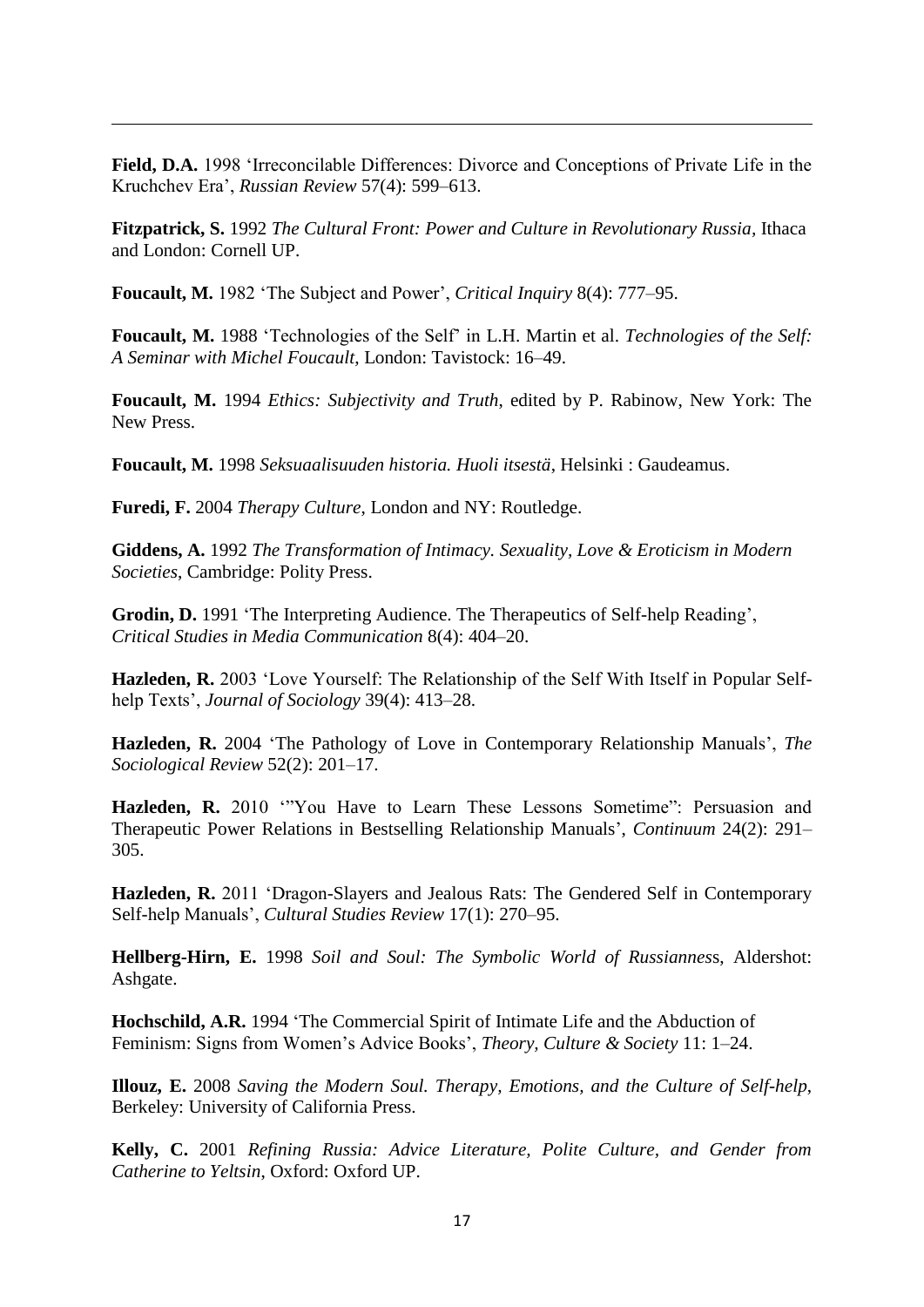**Kelly, C. and Volkov, V.** 1998 'Directed Desires: Kul'turnost' and Consumption' in C. Kelly and D. Shepherd (eds) *Constructing Russian Culture in the Age of Revolution: 1881*– *1940*, Oxford: Oxford UP.

**Kharkhordin, O.** 1999 *The Collective and the Individual in Russia. A Study of Practices*, Berkeley: University of California Press.

**Lasch, C.** 1979 *The Culture of Narcissism*, London: W.W. Norton.

1

**Lichterman, P.** 1992 'Self-help Reading as a Thin Culture', *Media, Culture & Society* 14(3): 421–47.

**Lindquist, G.** 2006 *Conjuring Hope: Healing and Magic in Contemporary Russia*, New York and Oxford: Berghahn Books.

**Matza, T.** 2009 'Moscow's Echo: Technologies of the Self, Publics, and Politics on the Russian Talk Show', *Cultural Anthropology* 24(3): 489–522.

**Matza, T.** 2010 *Subjects of Freedom: Psychologists, Power and Politics in Postsocialist Russia*. Unpublished PhD dissertation, University of Stanford.

**McGee, M.** 2005 *Self-help, Inc.: Makeover Culture in American Life*, Oxford: Oxford UP.

**Pesmen, D.** 2000 'Tropes of Depth and the Russian Soul: Openings and Closings in Post-Soviet Siberia' in D. Berdahl, M. Bunzl and M. Lampland (eds) *Altering States. Ethnographies of Transition in Eastern Europe and the Former Soviet Union*, Ann Arbor: University of Michigan Press.

**Plotnikov, N.** 2008 'Ot "individual'nosti" k "identichnosti" (istoriia poniatii personal'nosti v Russkoi kul'ture)', *NLO* 91 [Available online [http://magazines.russ.ru/nlo/2008/91/pl5.html.](http://magazines.russ.ru/nlo/2008/91/pl5.html), Last accessed 15 February 2012].

**Rieff, P.** 1966 *The Triumph of the Therapeutic*, London: Chatto Windus.

**Rimke, H. M.** 2000 'Governing Citizens Through Self-help Literature', *Cultural studies* 14(1): 61–78.

**Rivkin-Fish, M.** 2005 *Women's Health in Post-Soviet Russia. The Politics of Intervention*, Bloomington: Indiana UP.

**Rose, N.** 1998 *Inventing Our Selves. Psychology, Power and Personhood*, Cambridge: Cambridge UP.

**Salmenniemi**, **S.** 2008 *Democratization and Gender in Contemporary Russia*, London: Routledge.